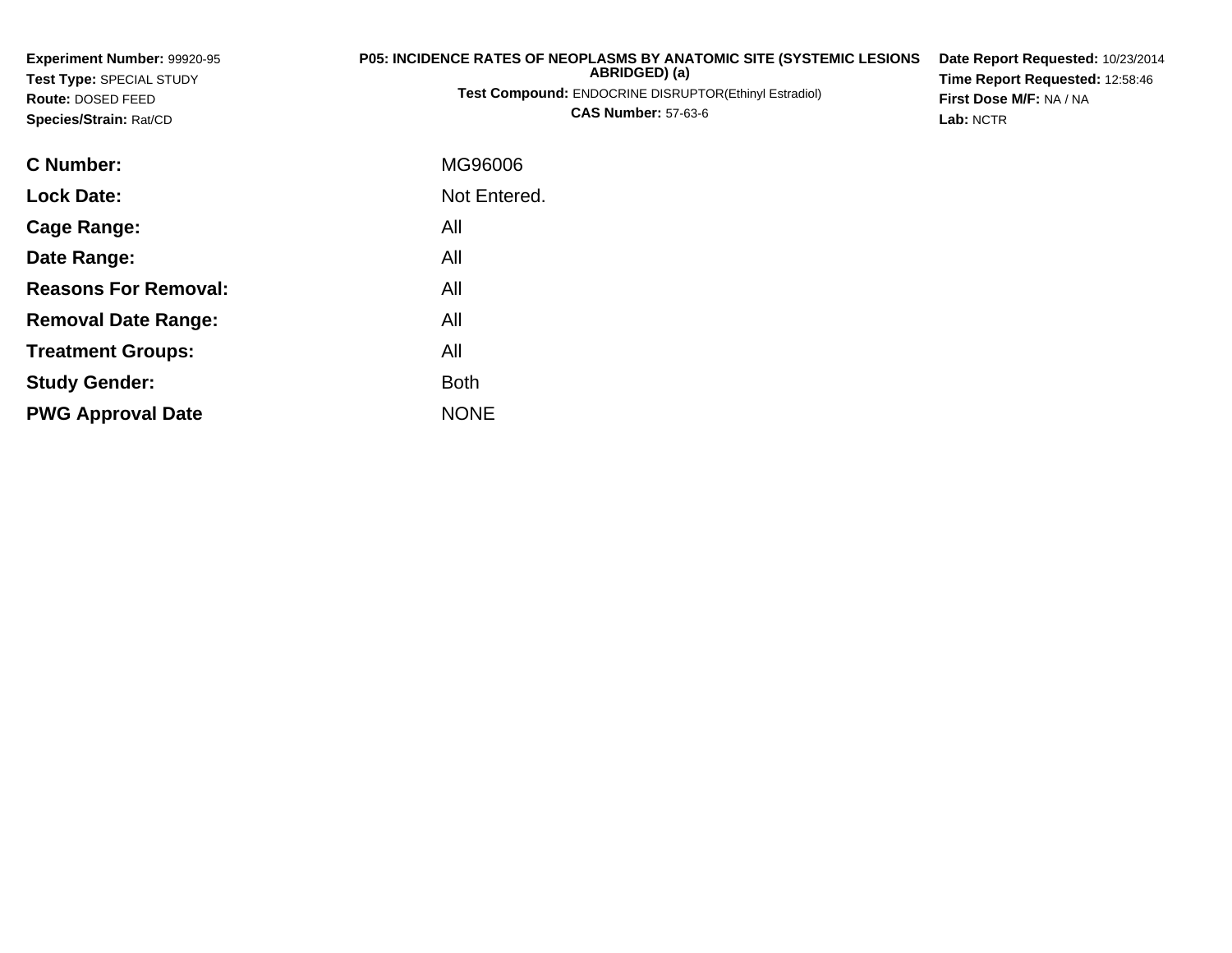| <b>Experiment Number: 99920-95</b> | <b>P05: INCIDENCE RATES OF NEOPLASMS BY ANATOMIC SITE (SYSTEMIC LESIONS)</b>         | Date Report Requested: 10/23/2014 |
|------------------------------------|--------------------------------------------------------------------------------------|-----------------------------------|
| <b>Test Type: SPECIAL STUDY</b>    | ABRIDGED) (a)                                                                        | Time Report Requested: 12:58:46   |
| <b>Route: DOSED FEED</b>           | <b>Test Compound: ENDOCRINE DISRUPTOR(Ethinyl Estradiol)</b>                         | First Dose M/F: NA / NA           |
| <b>Species/Strain: Rat/CD</b>      | <b>CAS Number: 57-63-6</b>                                                           | Lab: NCTR                         |
| <b>CD Rat MALE</b>                 | <b>F4/2PPB TO CTRL F4/10PPB TO CTRL</b><br><b>CONTROL</b><br><b>F4/50PPB TO CTRL</b> |                                   |

| <b>CD Rat MALE</b>                                       | F4 | <b>CONTROL</b> | <b>F4/2PPB TO CTRL</b> | <b>F4/10PPB TO CTRL F4/50PPB TO CTRL</b> |      |
|----------------------------------------------------------|----|----------------|------------------------|------------------------------------------|------|
| <b>Disposition Summary</b>                               |    |                |                        |                                          |      |
| <b>Animals Initially In Study</b><br><b>Early Deaths</b> |    | 25             | 25                     | 26                                       | 25   |
| <b>Moribund Sacrifice</b>                                |    |                |                        | 1                                        |      |
| <b>Survivors</b>                                         |    |                |                        |                                          |      |
| <b>Terminal Sacrifice</b>                                |    | 25             | 25                     | 25                                       | 25   |
| <b>Animals Examined Microscopically</b>                  |    | 25             | 25                     | 26                                       | 25   |
| <b>ALIMENTARY SYSTEM</b>                                 |    |                |                        |                                          |      |
| Esophagus                                                |    | (0)            | (0)                    | (1)                                      | (0)  |
| Liver                                                    |    | (25)           | (1)                    | (2)                                      | (25) |
| Pancreas                                                 |    | (0)            | (0)                    | (1)                                      | (0)  |
| CARDIOVASCULAR SYSTEM                                    |    |                |                        |                                          |      |
| <b>Blood Vessel</b>                                      |    | (0)            | (0)                    | (1)                                      | (0)  |
| Heart                                                    |    | (0)            | (0)                    | (1)                                      | (0)  |
| <b>ENDOCRINE SYSTEM</b>                                  |    |                |                        |                                          |      |
| <b>Adrenal Cortex</b>                                    |    | (25)           | (0)                    | (1)                                      | (25) |
| Adrenal Medulla                                          |    | (25)           | (0)                    | (1)                                      | (25) |
| <b>Pituitary Gland</b>                                   |    | (25)           | (0)                    | (2)                                      | (25) |
| <b>Thyroid Gland</b>                                     |    | (25)           | (0)                    | (0)                                      | (25) |
| <b>GENERAL BODY SYSTEM</b>                               |    |                |                        |                                          |      |
| None                                                     |    |                |                        |                                          |      |
| <b>GENITAL SYSTEM</b>                                    |    |                |                        |                                          |      |
| <b>Coagulating Gland</b>                                 |    | (25)           | (25)                   | (26)                                     | (24) |
| Epididymis                                               |    | (25)           | (25)                   | (26)                                     | (25) |
| <b>Preputial Gland</b>                                   |    | (0)            | (2)                    | (1)                                      | (0)  |
| Prostate, Dorsal/Lateral Lobe                            |    | (6)            | (7)                    | (10)                                     | (6)  |

a - Number of animals examined microscopically at site and number of animals with lesion

b - Primary tumors: all tumors except metastatic tumors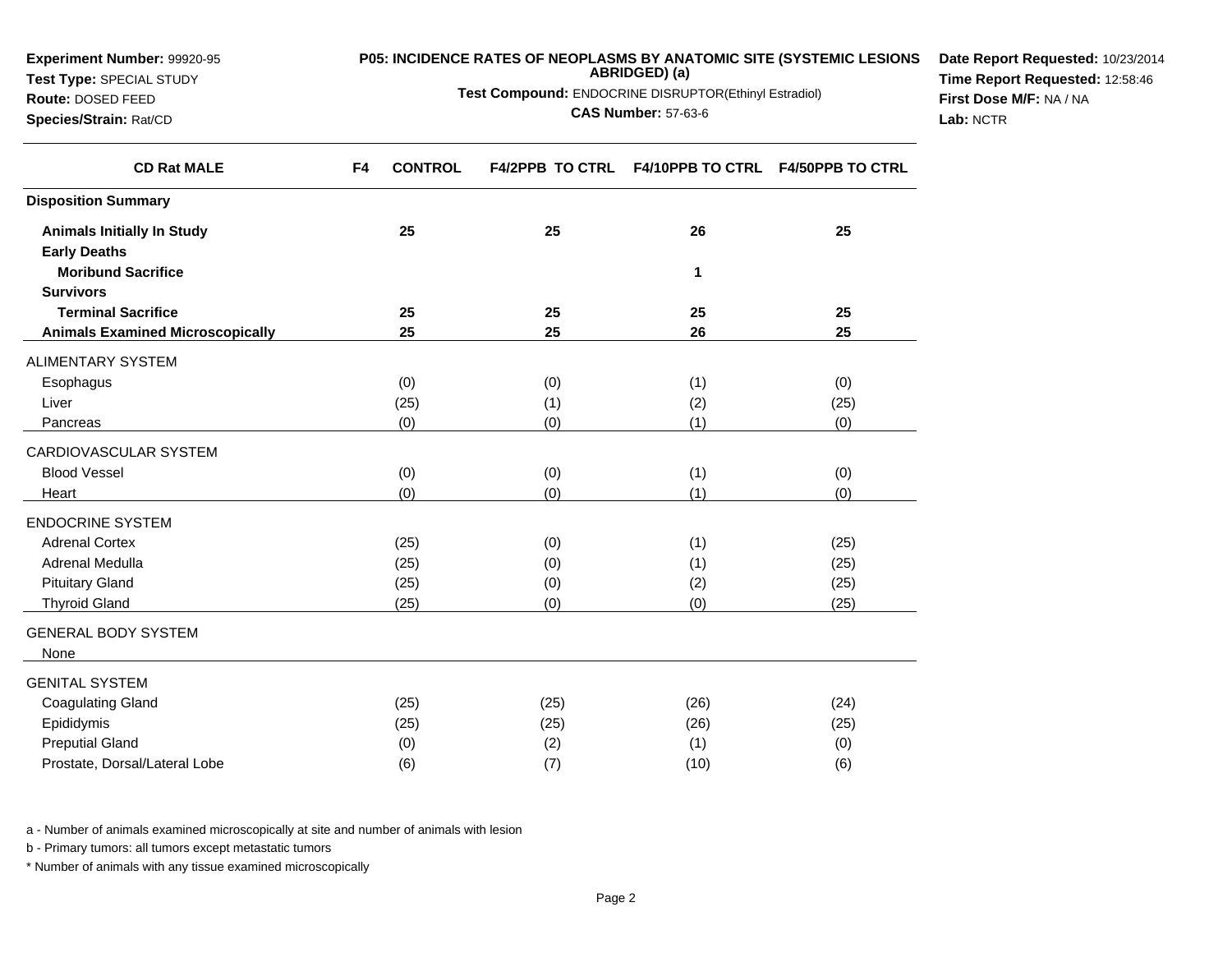**Experiment Number:** 99920-95

## **Test Type:** SPECIAL STUDY**Route:** DOSED FEED

**P05: INCIDENCE RATES OF NEOPLASMS BY ANATOMIC SITE (SYSTEMIC LESIONS ABRIDGED) (a)**

**Test Compound:** ENDOCRINE DISRUPTOR(Ethinyl Estradiol)

## **CAS Number:** 57-63-6

**Date Report Requested:** 10/23/2014**Time Report Requested:** 12:58:46**First Dose M/F:** NA / NA**Lab:** NCTR

**Species/Strain:** Rat/CD

| <b>CD Rat MALE</b>            | F <sub>4</sub> | <b>CONTROL</b> |      | F4/2PPB TO CTRL F4/10PPB TO CTRL F4/50PPB TO CTRL |      |
|-------------------------------|----------------|----------------|------|---------------------------------------------------|------|
| Prostate, Dorsal/lateral Lobe |                | (19)           | (18) | (16)                                              | (19) |
| Prostate, Ventral Lobe        |                | (25)           | (25) | (26)                                              | (25) |
| <b>Rete Testes</b>            |                | (25)           | (24) | (26)                                              | (25) |
| <b>Seminal Vesicle</b>        |                | (25)           | (25) | (26)                                              | (25) |
| <b>Testes</b>                 |                | (25)           | (25) | (26)                                              | (25) |
| HEMATOPOIETIC SYSTEM          |                |                |      |                                                   |      |
| <b>Bone Marrow</b>            |                | (25)           | (0)  | (1)                                               | (25) |
| Spleen                        |                | (25)           | (0)  | (1)                                               | (25) |
| Thymus                        |                | (25)           | (0)  | (1)                                               | (25) |
| <b>INTEGUMENTARY SYSTEM</b>   |                |                |      |                                                   |      |
| <b>Mammary Gland</b>          |                | (25)           | (25) | (25)                                              | (25) |
| Skin                          |                | (0)            | (0)  | (1)                                               | (0)  |
| MUSCULOSKELETAL SYSTEM        |                |                |      |                                                   |      |
| Bone                          |                | (25)           | (0)  | (1)                                               | (25) |
| NERVOUS SYSTEM                |                |                |      |                                                   |      |
| <b>Brain</b>                  |                | (0)            | (0)  | (1)                                               | (0)  |
| Spinal Cord                   |                | (0)            | (0)  | (1)                                               | (0)  |
| RESPIRATORY SYSTEM            |                |                |      |                                                   |      |
| Lung                          |                | (0)            | (0)  | (1)                                               | (0)  |
| Trachea                       |                | (0)            | (0)  | (1)                                               | (0)  |
| SPECIAL SENSES SYSTEM         |                |                |      |                                                   |      |
| None                          |                |                |      |                                                   |      |
| URINARY SYSTEM                |                |                |      |                                                   |      |
| Kidney                        |                | (25)           | (0)  | (1)                                               | (25) |
| <b>Urinary Bladder</b>        |                | (0)            | (0)  | (1)                                               | (0)  |

a - Number of animals examined microscopically at site and number of animals with lesion

b - Primary tumors: all tumors except metastatic tumors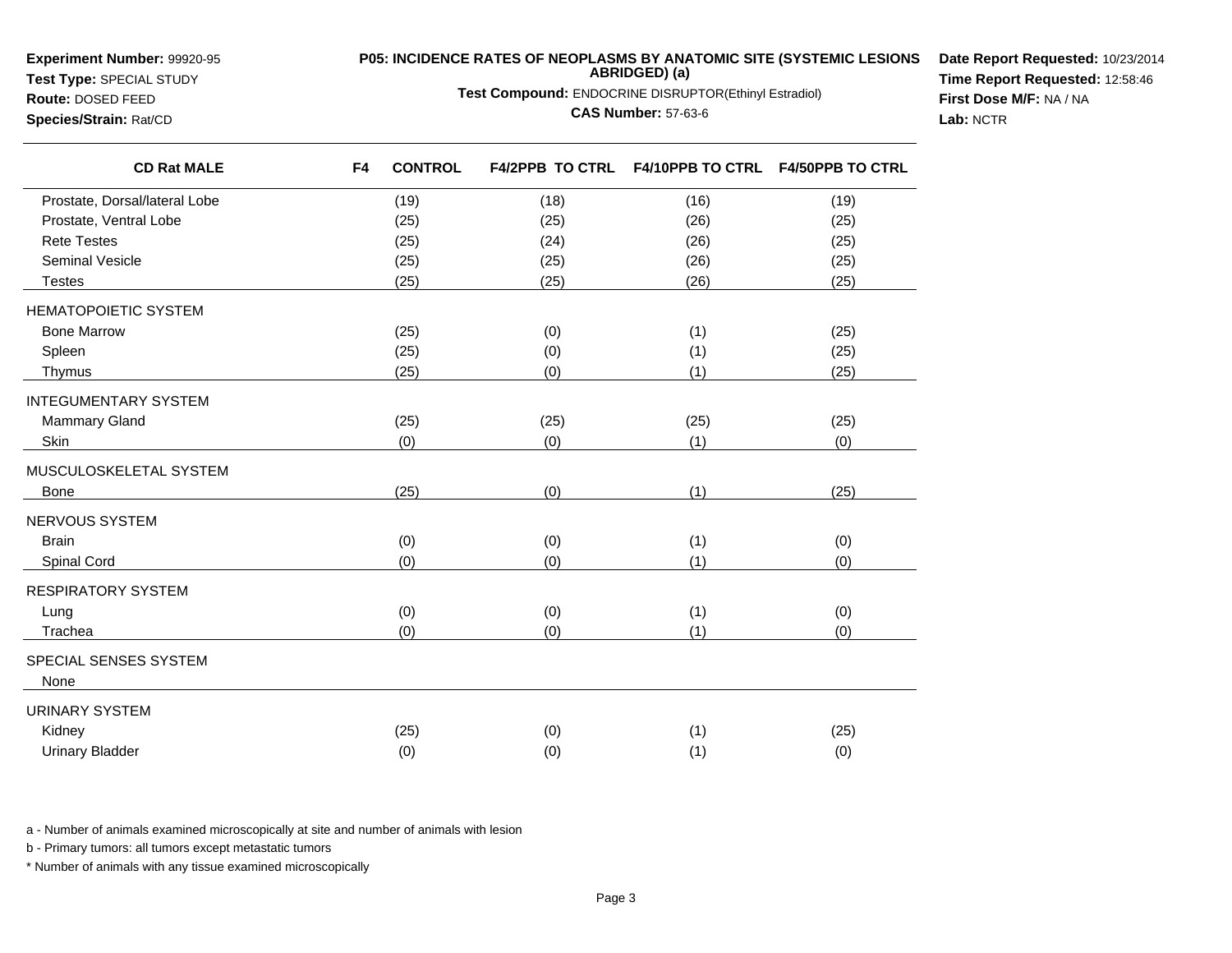| <b>Experiment Number: 99920-95</b> | <b>P05: INCIDENCE RATES OF NEOPLASMS BY ANATOMIC SITE (SYSTEMIC LESIONS)</b>               | Date Report Requested: 10/23/2014 |  |
|------------------------------------|--------------------------------------------------------------------------------------------|-----------------------------------|--|
| Test Type: SPECIAL STUDY           | ABRIDGED) (a)                                                                              | Time Report Requested: 12:58:46   |  |
| Route: DOSED FEED                  | <b>Test Compound: ENDOCRINE DISRUPTOR(Ethinyl Estradiol)</b>                               | First Dose M/F: NA / NA           |  |
| <b>Species/Strain: Rat/CD</b>      | <b>CAS Number: 57-63-6</b>                                                                 | Lab: NCTR                         |  |
| <b>CD Rat MALE</b>                 | <b>F4/10PPB TO CTRL F4/50PPB TO CTRL</b><br><b>F4/2PPB TO CTRL</b><br><b>CONTROL</b><br>F4 |                                   |  |

a - Number of animals examined microscopically at site and number of animals with lesion

b - Primary tumors: all tumors except metastatic tumors

\* Number of animals with any tissue examined microscopically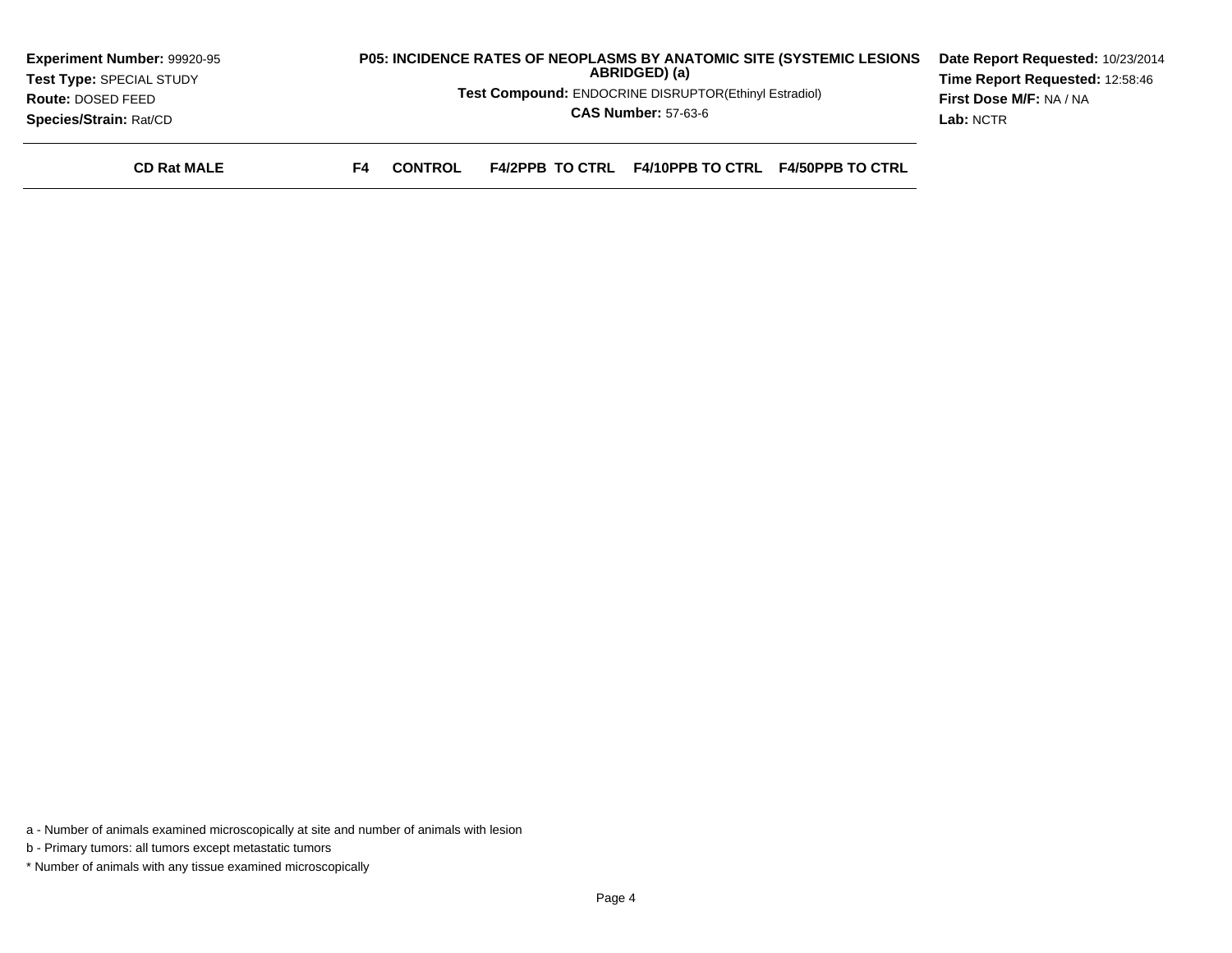| Experiment Number: 99920-95                                                         |    | P05: INCIDENCE RATES OF NEOPLASMS BY ANATOMIC SITE (SYSTEMIC LESIONS | Date Report Requested: 10/23/2014                     |                                 |                                   |                         |
|-------------------------------------------------------------------------------------|----|----------------------------------------------------------------------|-------------------------------------------------------|---------------------------------|-----------------------------------|-------------------------|
| Test Type: SPECIAL STUDY                                                            |    |                                                                      | ABRIDGED) (a)                                         | Time Report Requested: 12:58:46 |                                   |                         |
| Route: DOSED FEED                                                                   |    |                                                                      | Test Compound: ENDOCRINE DISRUPTOR(Ethinyl Estradiol) | <b>CAS Number: 57-63-6</b>      |                                   | First Dose M/F: NA / NA |
| Species/Strain: Rat/CD                                                              |    |                                                                      | Lab: NCTR                                             |                                 |                                   |                         |
| <b>CD Rat MALE</b>                                                                  | F4 | <b>CONTROL</b>                                                       | <b>F4/2PPB TO CTRL</b>                                |                                 | F4/10PPB TO CTRL F4/50PPB TO CTRL |                         |
| <b>Tumor Summary for MALE</b>                                                       |    |                                                                      |                                                       |                                 |                                   |                         |
| <b>Total Animals with Primary Neoplasms (b)</b><br><b>Total Primary Neoplasms</b>   |    |                                                                      |                                                       |                                 |                                   |                         |
| <b>Total Animals with Benign Neoplasms</b><br><b>Total Benign Neoplasms</b>         |    |                                                                      |                                                       |                                 |                                   |                         |
| <b>Total Animals with Malignant Neoplasms</b><br><b>Total Malignant Neoplasms</b>   |    |                                                                      |                                                       |                                 |                                   |                         |
| <b>Total Animals with Metastatic Neoplasms</b><br><b>Total Metastatic Neoplasms</b> |    |                                                                      |                                                       |                                 |                                   |                         |
| <b>Total Animals with Malignant Neoplasms</b><br><b>Uncertain Primary Site</b>      |    |                                                                      |                                                       |                                 |                                   |                         |
| Total Animals with Neoplasms Uncertain -<br><b>Benign or Malignant</b>              |    |                                                                      |                                                       |                                 |                                   |                         |
| <b>Total Uncertain Neoplasms</b>                                                    |    |                                                                      |                                                       |                                 |                                   |                         |

\*\*\*END OF MALE DATA\*\*\*

a - Number of animals examined microscopically at site and number of animals with lesion

b - Primary tumors: all tumors except metastatic tumors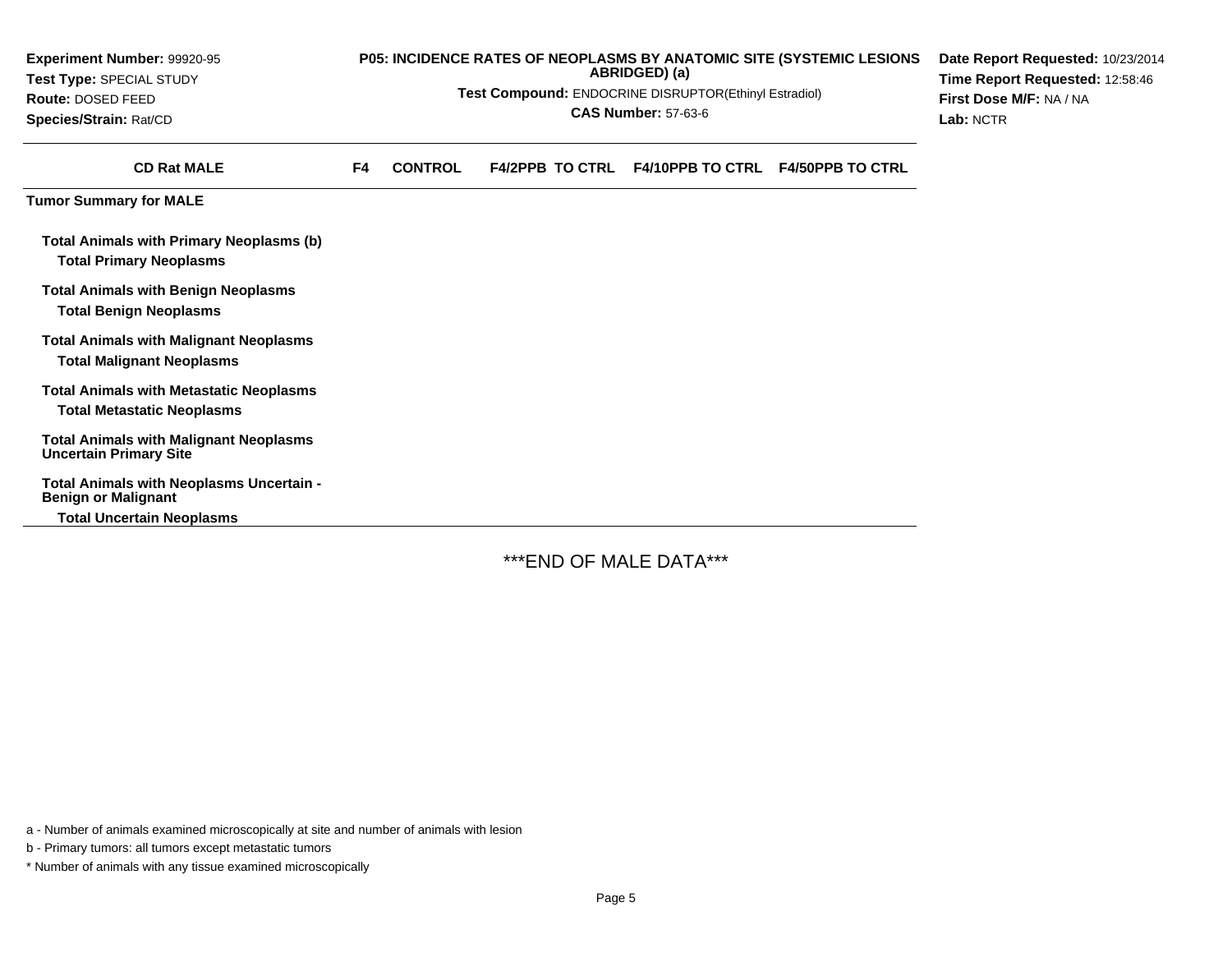| <b>Experiment Number: 99920-95</b><br>Test Type: SPECIAL STUDY<br>Route: DOSED FEED<br>Species/Strain: Rat/CD | <b>P05: INCIDENCE RATES OF NEOPLASMS BY ANATOMIC SITE (SYSTEMIC LESIONS)</b> | Date Report Requested: 10/23/2014<br>Time Report Requested: 12:58:46<br>First Dose M/F: NA / NA<br>Lab: NCTR |    |                                          |  |
|---------------------------------------------------------------------------------------------------------------|------------------------------------------------------------------------------|--------------------------------------------------------------------------------------------------------------|----|------------------------------------------|--|
| <b>CD Rat FEMALE</b>                                                                                          | <b>CONTROL</b><br>F4                                                         | <b>F4/2PPB TO CTRL</b>                                                                                       |    | <b>F4/10PPB TO CTRL F4/50PPB TO CTRL</b> |  |
| <b>Disposition Summary</b>                                                                                    |                                                                              |                                                                                                              |    |                                          |  |
| <b>Animals Initially In Study</b><br><b>Early Deaths</b>                                                      | 25                                                                           | 25                                                                                                           | 26 | 25                                       |  |

**<sup>25</sup> <sup>25</sup> <sup>26</sup> <sup>25</sup>**

(0) (1) (0)

 $(0)$   $(1)$   $(0)$   $(1)$   $(0)$ 

**<sup>25</sup> <sup>25</sup> <sup>25</sup> <sup>25</sup>**

s (0) (0) (1) (0) (1) (0)

s (0)  $(0)$  (0)  $(1)$  (0)

 $(x$  (25) (25) (0) (2) (25)

a (25) (25) (0) (2) (25)

d (25) (0) (1) (25)

d (25) (0) (1) (25)

d (3) (0) (0) (0) (0) (0)

y (25) (25) (25) (26) (26) (26) (26)

s (25)  $(25)$   $(25)$   $(26)$   $(26)$   $(25)$ 

r (25) (25) (0) (1) (25)

**1 1** 

a - Number of animals examined microscopically at site and number of animals with lesion

t  $(25)$ 

 $\vert$  (0)

(0)

b - Primary tumors: all tumors except metastatic tumors

**Natural Death**

ALIMENTARY SYSTEM

**Terminal Sacrifice**

CARDIOVASCULAR SYSTEM

**Animals Examined Microscopically**

**Survivors**

Esophagus

Pancreas

Blood Vessel

ENDOCRINE SYSTEMAdrenal Cortex

Adrenal Medulla

Pituitary Gland

Thyroid Gland

GENITAL SYSTEMClitoral Gland

GENERAL BODY SYSTEM

Liver

Heart

None

Ovary

Oviduct

Uterus

\* Number of animals with any tissue examined microscopically

(25) (26) (25)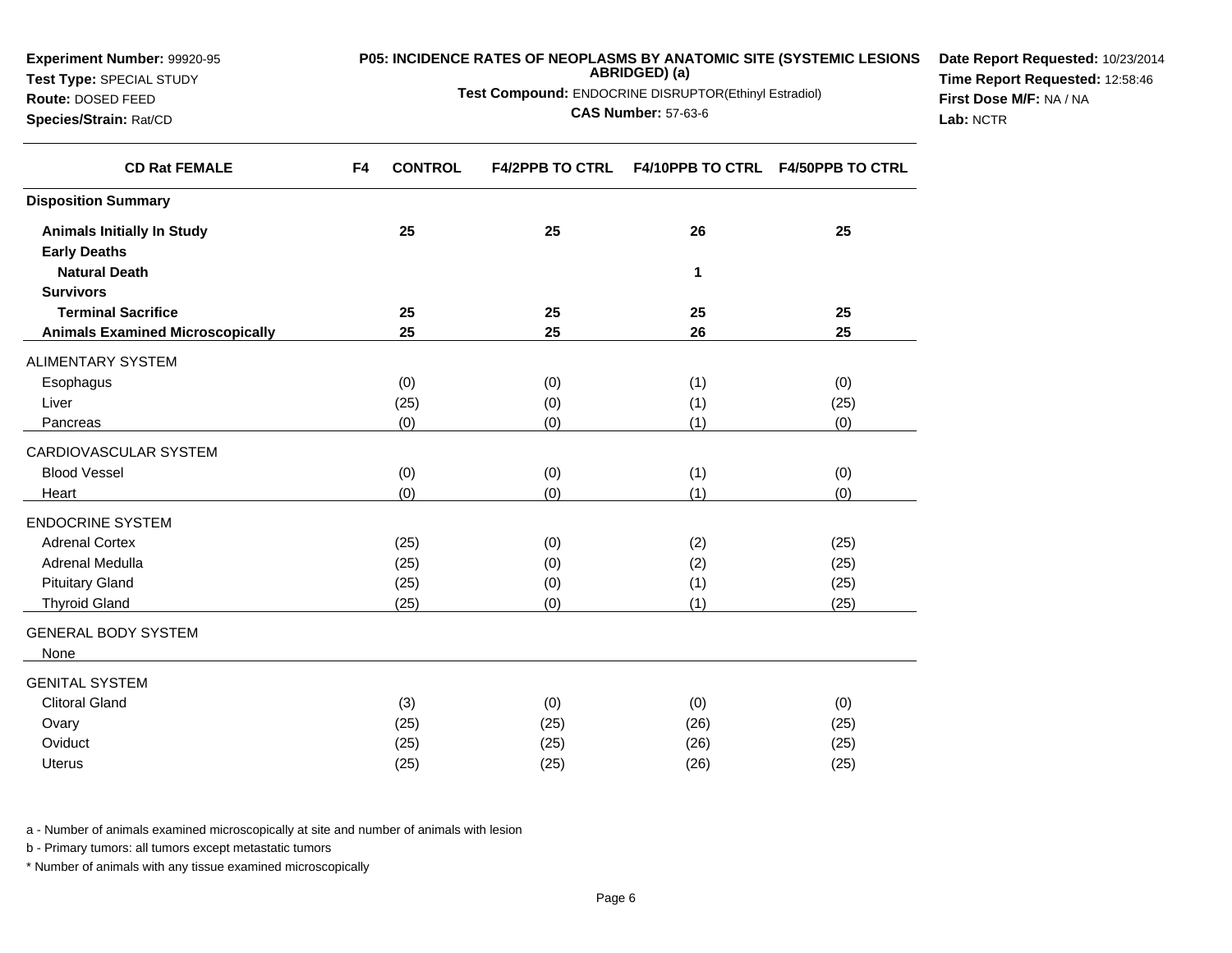**Experiment Number:** 99920-95

**Test Type:** SPECIAL STUDY

## **Route:** DOSED FEED**Species/Strain:** Rat/CD

**P05: INCIDENCE RATES OF NEOPLASMS BY ANATOMIC SITE (SYSTEMIC LESIONS ABRIDGED) (a)**

**Test Compound:** ENDOCRINE DISRUPTOR(Ethinyl Estradiol)

## **CAS Number:** 57-63-6

**Date Report Requested:** 10/23/2014**Time Report Requested:** 12:58:46**First Dose M/F:** NA / NA**Lab:** NCTR

| <b>CD Rat FEMALE</b>        | F4 | <b>CONTROL</b> | <b>F4/2PPB TO CTRL</b> | <b>F4/10PPB TO CTRL</b> | <b>F4/50PPB TO CTRL</b> |
|-----------------------------|----|----------------|------------------------|-------------------------|-------------------------|
| Vagina                      |    | (25)           | (25)                   | (26)                    | (25)                    |
| <b>HEMATOPOIETIC SYSTEM</b> |    |                |                        |                         |                         |
| <b>Bone Marrow</b>          |    | (25)           | (0)                    | (1)                     | (25)                    |
| Lymph Node                  |    | (0)            | (0)                    | (1)                     | (0)                     |
| Lymph Node, Mandibular      |    | (0)            | (0)                    | (1)                     | (0)                     |
| Spleen                      |    | (25)           | (0)                    | (2)                     | (25)                    |
| Thymus                      |    | (25)           | (0)                    | (1)                     | (25)                    |
| <b>INTEGUMENTARY SYSTEM</b> |    |                |                        |                         |                         |
| Mammary Gland               |    | (25)           | (25)                   | (26)                    | (25)                    |
| Skin                        |    | (0)            | (0)                    | (1)                     | (0)                     |
| MUSCULOSKELETAL SYSTEM      |    |                |                        |                         |                         |
| <b>Bone</b>                 |    | (25)           | (0)                    | (1)                     | (25)                    |
| NERVOUS SYSTEM              |    |                |                        |                         |                         |
| <b>Brain</b>                |    | (0)            | (0)                    | (1)                     | (0)                     |
| <b>RESPIRATORY SYSTEM</b>   |    |                |                        |                         |                         |
| Lung                        |    | (0)            | (0)                    | (1)                     | (0)                     |
| Trachea                     |    | (0)            | (0)                    | (1)                     | (0)                     |
| SPECIAL SENSES SYSTEM       |    |                |                        |                         |                         |
| None                        |    |                |                        |                         |                         |
| <b>URINARY SYSTEM</b>       |    |                |                        |                         |                         |
| Kidney                      |    | (25)           | (25)                   | (26)                    | (25)                    |
| <b>SYSTEMIC LESIONS</b>     |    |                |                        |                         |                         |
| Multiple Organ              |    | $*(25)$        | $*(25)$                | $*(26)$                 | $*(25)$                 |
| Lymphoma Malignant          |    |                |                        | 1(4%)                   |                         |

a - Number of animals examined microscopically at site and number of animals with lesion

b - Primary tumors: all tumors except metastatic tumors